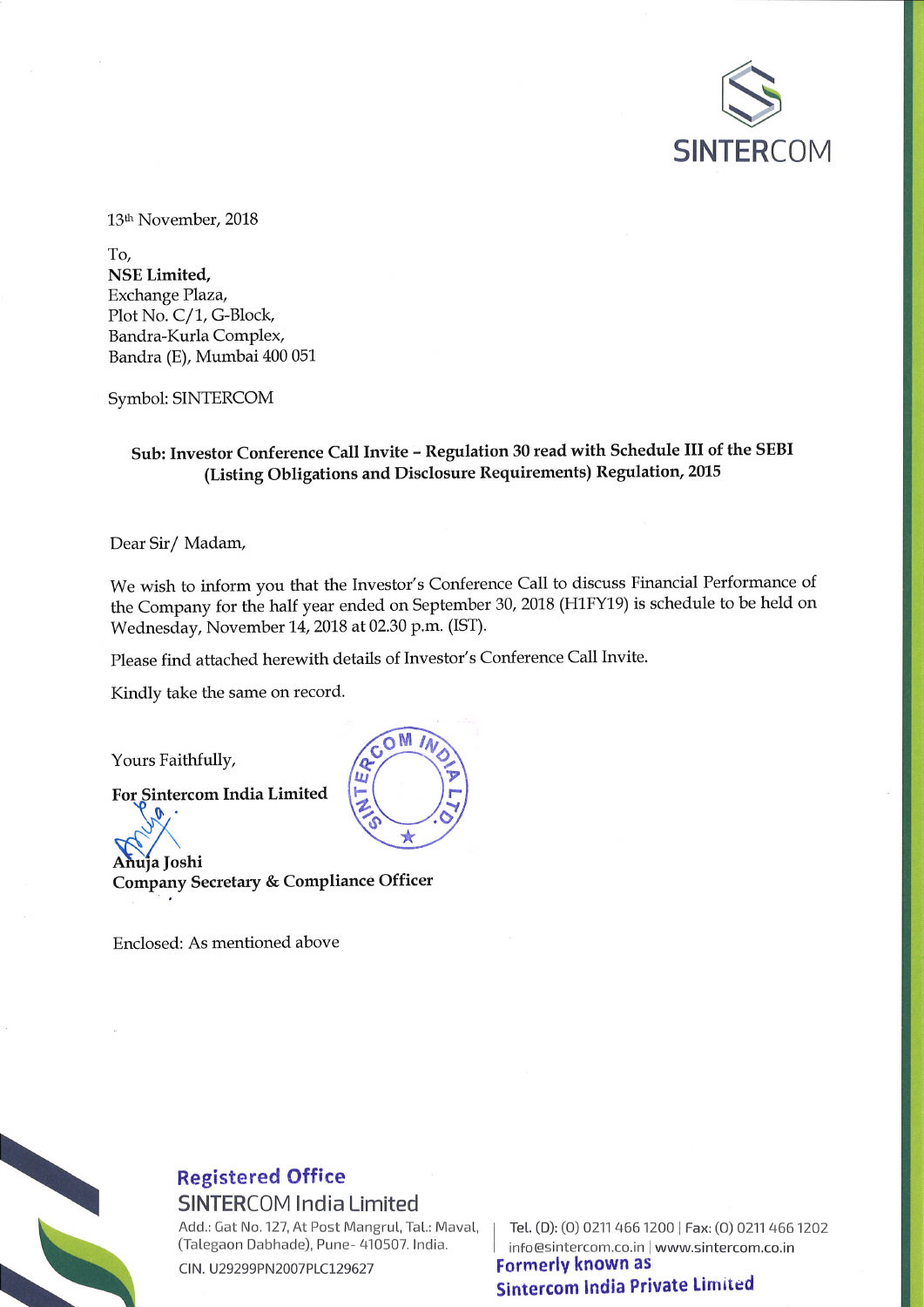

*WEDNESDAY, 14<sup>th</sup> November at 02:30 p.m.* 

SINTERCOM India Ltd. a leading automotive sintered components manufacturer, has organized a conference call for investors and analysts on Wednesday, 14<sup>th</sup> November, 2018 @ 02:30 p.m. to discuss the Company's H1FY19 financial performance.

Mr. Jignesh Raval, Managing Director & Mr. Pankaj Bhatawadekar, Chief Financial Officer will represent SINTERCOM India Ltd on the call.

The conference call will follow SINTERCOM India Ltd.'s financial results for the first half ended September 30<sup>th</sup>, 2018 which were announced on Monday, 12th November, 2018. The financial results are available on the corporate website - www.sintercom.co.in.

| Timing                            | 02.30 p.m. IST on 14th November, Wednesday, 2018 |
|-----------------------------------|--------------------------------------------------|
| Conference dial-in Primary number | +91 22 6280 1341/ +91 22 7115 8242               |
| Local Access Number               | +91-7045671221                                   |
| Hong Kong Local Access Number     | 800964448                                        |
| Singapore Local Access Number     | 8001012045                                       |
| <b>UK Local Access Number</b>     | 08081011573                                      |
| <b>USA Local Access Number</b>    | 18667462133                                      |

## *DETAILS OF THE CONFERENCE CALL*